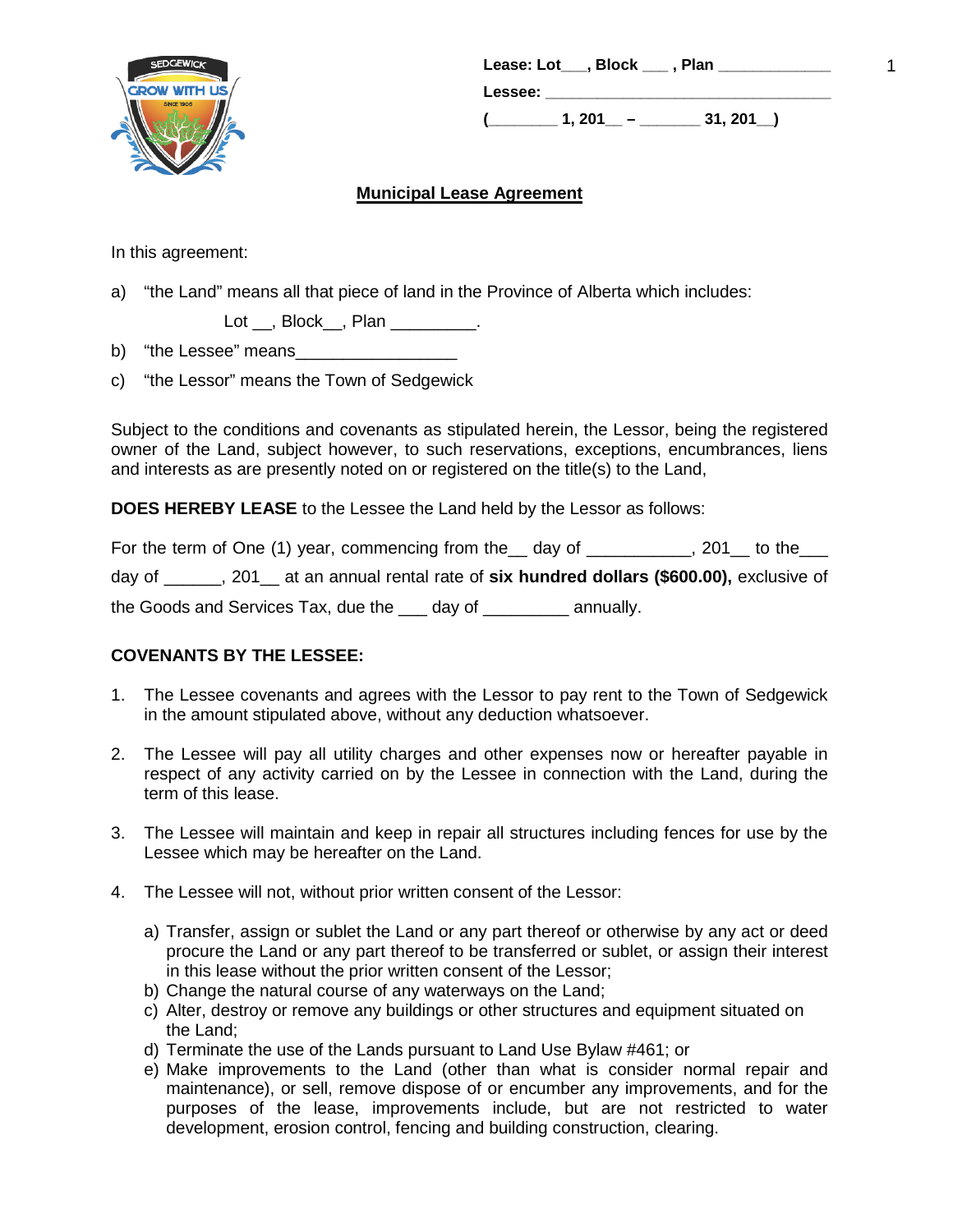

|                | Lease: Lot ,Block ,Plan |             |  |
|----------------|-------------------------|-------------|--|
| <b>Lessee:</b> |                         |             |  |
|                | $1.201 -$               | $31, 201$ ) |  |

# **Municipal Lease Agreement**

- 5. The Lessee will not, at any time during the term, use, exercise of, carry on, or permit or suffer to be used, exercised or carried on, in or upon the Land, or any part thereof any noxious, noisome or offensive act, trade, business, occupation or calling; and no act, matter or thing shall at any time during the term be done in or upon the Land or any part thereof, which shall or may be or grow to the annoyance, nuisance, damage or any disturbance of the occupiers or owners of adjoining land or properties.
- 6. The Lessee will not do or suffer to be done on the Land any act or thing which shall or may increase the risk of fire to any buildings or other improvements on the Land or adjacent to the Land.
- 7. a.) If the Lessee fulfills the terms and conditions of this lease they shall and may peaceably possess and enjoy the Land for the term without any interruption or disturbance for the lessor or any representative of the Lessor.
	- b.) The Lessor or his representative has the right at all reasonable times to attend and inspect the Land.
- 8. The Lessee will:
	- a) carry liability insurance and agrees upon the request of the Lessor to provide the Lessor with a copy of the said insurance policy.
	- b) undertake weed control and general land maintenance as required by good husbandry practices.
- 9. The Lessee does hereby indemnify and save harmless the Lessor, it's employees and agents from and against any and all claims, demands, damages, losses, costs and charges howsoever occasion to or suffered by or imposed upon the Lessor in respect of any manner or thing in consequence of or in connection with or arising out of the Lessee occupancy or use of the Land or any operation connected herewith or any business connected thereon, including injury or the death of any person and damage to or destruction of property.
- 10. The Lessee will promptly pay all expenses and costs relating to its use of the Lands and save the Lessor harmless in respect thereof.

### **OPTION TO RENEW**

11. So long as the covenants in the lease have been performed by the Lessee, the Lessor grants the Lessee, any time prior to \_\_\_\_\_\_\_\_, 201\_the right to renew this lease on the same terms and conditions except rent which shall be negotiated. In the event the parties cannot agree to rent payment, the parties agree to determine the same pursuant to the Arbitrations Act. R.S.A.

### **OPTION TO CANCEL AGREEMENT**

12. The Lessor may cancel this agreement for any reason by providing thirty (30) days' written notice.